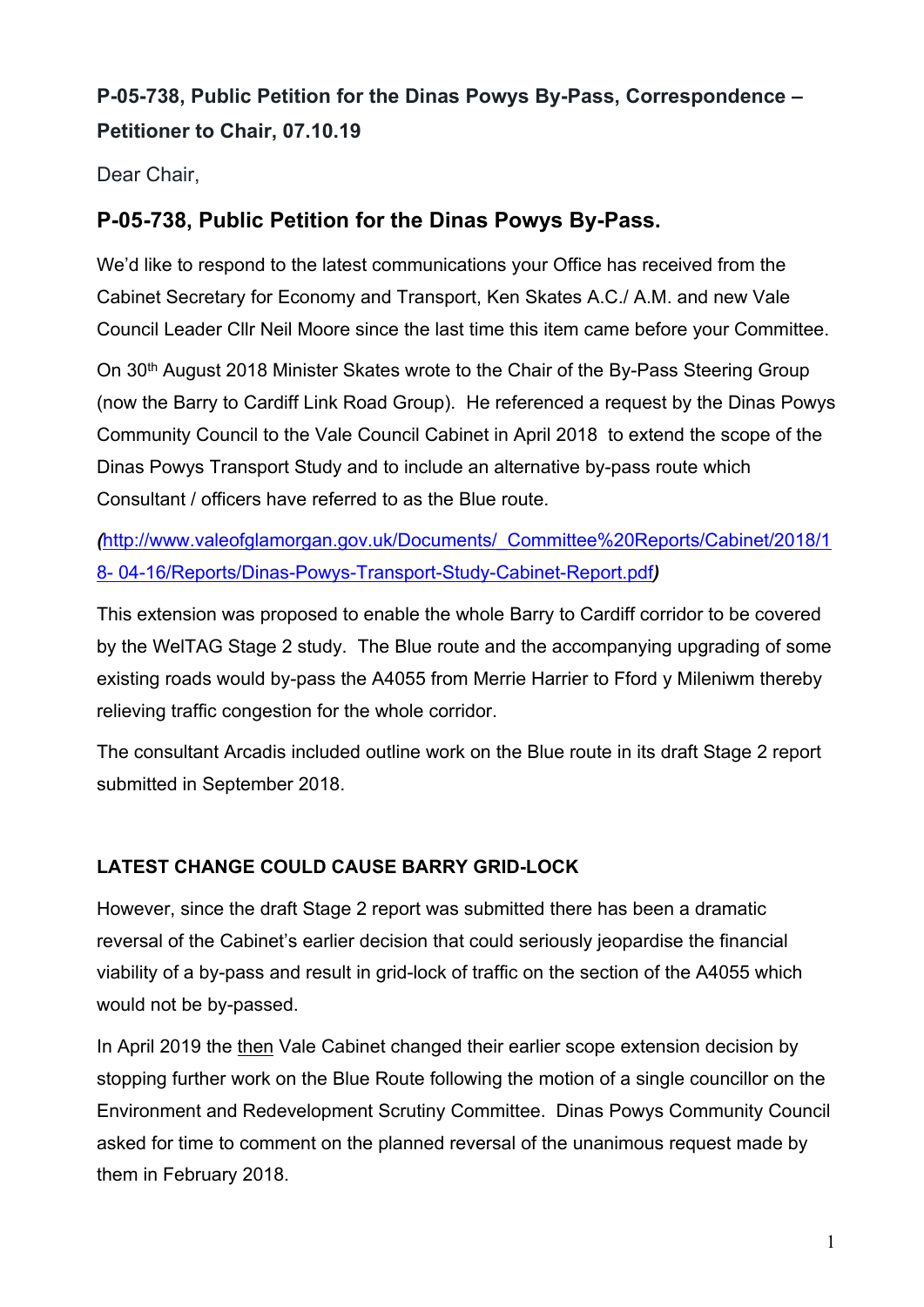Unfortunately an error that has not been attributable resulted in the Community Council not commenting on the change and the Scrutiny recommendation being accepted.

N.B. Regarding the Blue Route change, a spokesman for the new Vale Council Cabinet led by Cllr Neil Moore informed the media in July 2019: "These comments (Scrutiny regarding Blue Route) seem to reflect the view of a few members of the committee during discussions and **do not** reflect the rationale for a final decision."

Written attempts to gain clarification of this statement from Cllr Moore, from the cabinet member for Roads, Cllr Peter King and from Deputy Leader Cllr Lis Burnett have gone without response.

Vale leader Cllr Neil Moore wrote to the Committee this week referencing the minutes of the Cabinet meeting on 15<sup>th</sup> April 2019 when he was not a cabinet member.

However, we would submit that those minutes do not substantiate the so-called 'reasons' given for halting work on the Blue route. These were:-

- **Slowing study completion.** But no progress evidence March October 2019.
- **Dispersal of Assests (?)** WelTAG requires consideration of cost-benefit ratio not just cost.
- **Too many options**. WelTAG requires all options to be properly compared.
- **Traffic direction**. Consultant states considerable majority of traffic through Dinas Powys is from or to Barry **not** the Link Road as incorrectly claimed.

How can the Review Group and the Public at a future consultation make observations, comments or suggestions if the Draft Report has had a major scope change since its arrival at Council in September 2018?

The decision to reverse the scope variation would appear to be non-compliant with WelTAG in that it was made **before** either the Review Group has commented on the technical aspects of updated report or a Public Consultation has taken place. (N.B. The only Public Consultation held on this Study to date was on **March 13th 2017**).

WelTAG states the process should :

i.) Involve people affected by decisions as a requirement of the Wellbeing of Future Generations Act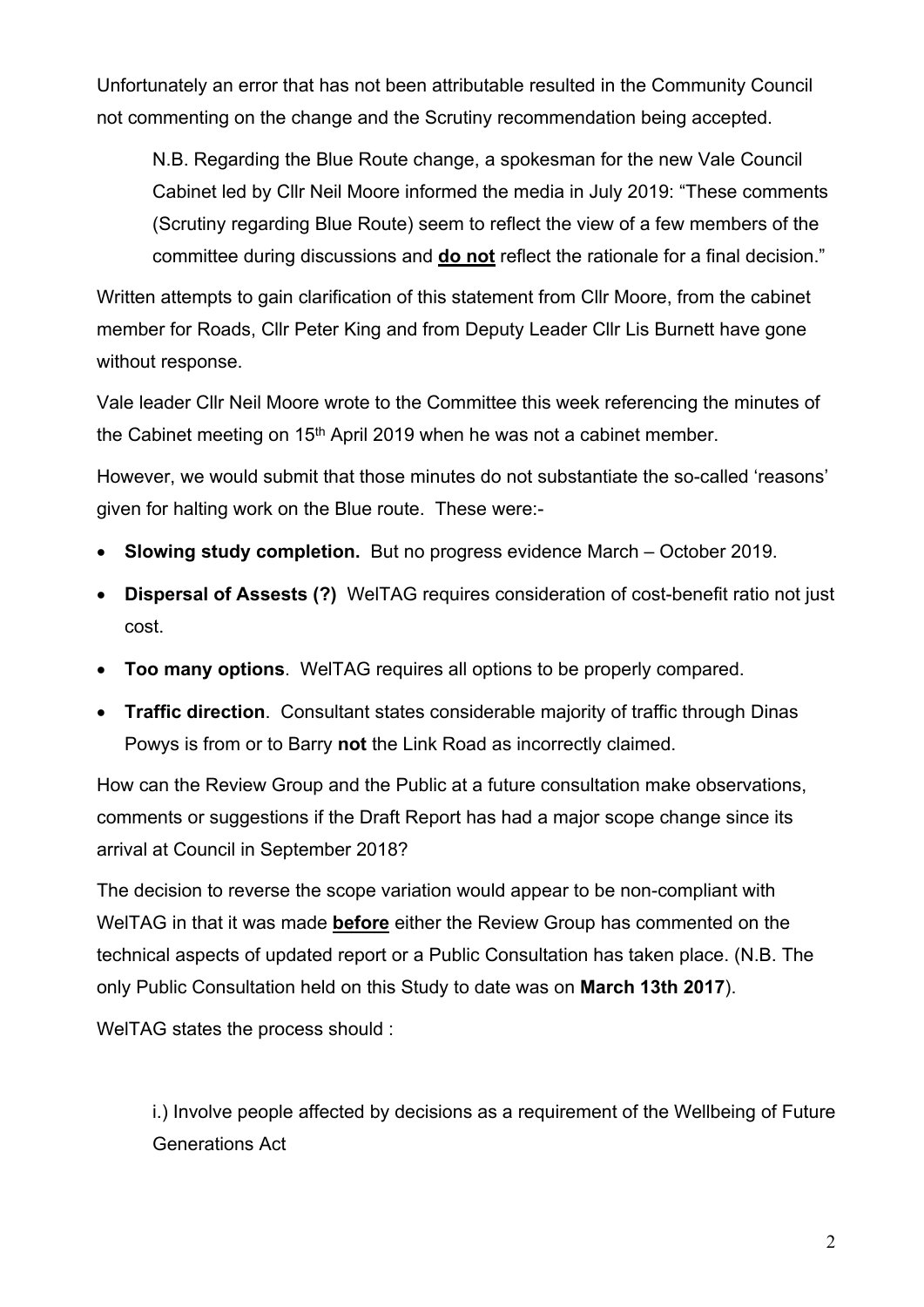II.) share understanding between those involved in making the decisions and those affected by those decisions. This (It) underlies the importance of stakeholder involvement and public consultation in the gathering of evidence of the need for an intervention, the setting of the criteria against which proposed options will be assessed, and the likely impacts of each option.

Without the Blue Route there would be no true comparison or evaluation of different bypass routes. It would leave just the Green Route that by-passes only the section of the A4055 through Dinas Powys.

There is also a Pink option which is the same as the Green Route but with an added roundabout.

Neither the Green or Pink options would relieve predicted traffic congestion on the A4055 from Biglis to Ffordd y Mileniwm as referenced beneath.

#### **NO DEVELOPMENT PROPOSAL**

The Minister also refers to the Council being asked by us to consider a development proposal that would be more easily facilitated by the Blue route. He rightly indicates that this type of proposal needs to be considered via the proper processes and probably as part of any future review to the Adopted Local Development Plan.

However, there has been a major misinterpretation of discussions between representatives of our Group and Council Officials regarding this suggestion. Neither any of our Members nor any of our Pro Bono Consultants have at any time put forward any 'proposed development' from which any / all might benefit financially. We have only expressed ideas that might be pursued by others and give considerable added value for the alternative route.

Figures of 5,000 potential jobs and £200 Million added GVA P.A. have been indicated by consultants as a potential for development on around 200 acres of employment land, by whoever might be commercially interested.

Obviously such potential gives added information for any cost / benefits analysis of the by-pass route options. It is, for this reason only that the importance of the Blue route bypass option has been drawn to the Minister and the Council during the current WelTAG study.